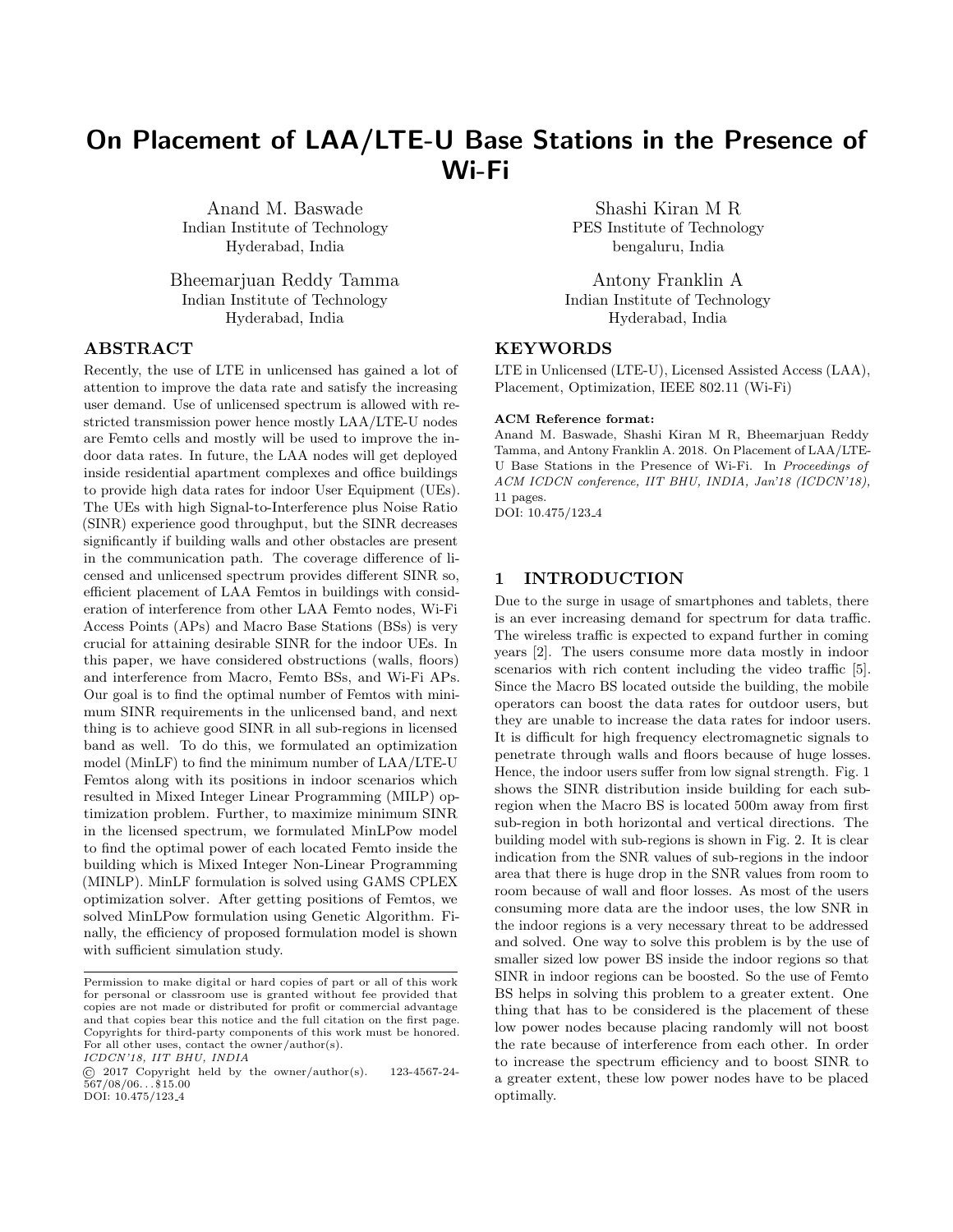<span id="page-1-0"></span>

Figure 1: SNR distribution inside building with Macro BS outside building.

At the same time, recent increase in the indoor data traffic demand with limited licensed spectrum forces mobile operators to find alternate solutions. To meet such high user demand in wireless communication use of unlicensed spectrum is considered as one of the promising solution. LTE in unlicensed is achieved by fairly sharing of the unlicensed channel with other technologies like Wi-Fi. For fair sharing with Wi-Fi; Carrier Sense Adaptive Transmission (CSAT) [\[3\]](#page-9-2) is one mechanism where LTE follows ON and OFF cycle so that Wi-Fi can get access to the channel in OFF time. The ON and OFF mechanism for fair coexistence is possible in only those countries (like India, USA) where Listen Before Talk (LBT) is not mandatory. In a region where LBT is mandatory like Japan, Europe; LTE in unlicensed can be achieved using LTE-Licensed Assisted Access [\[6\]](#page-9-3) where LTE access a channel by following LBT mechanism.

LTE in unlicensed can be used with licensed spectrum only as the control information are transferred through licensed spectrum and by using unlicensed spectrum, the operator can boost the data rate through Carrier Aggregation. It is difficult for high frequency ( $\lambda = c / f$ ) electromagnetic signals to penetrate through walls and floors. The operating frequency of LTE in unlicensed spectrum is in 5 GHz, hence more loss compared to licensed spectrum. Therefore coverage of unlicensed spectrum is less than that of licensed spectrum in LAA/LTE-U networks. To provide licensed and unlicensed coverage in indoor everywhere with some minimum SINR, the optimal number of LAA base stations along with its proper placement is necessary.

In this paper, we formulate MinLF model to find a minimum number of LAA/LTE-U Femtos along with its positions in indoor scenarios which resulted in Mixed Integer Linear Programming (MILP) optimization problem. The placement formulation is for unlicensed spectrum as coverage of unlicensed is less due to high frequency (i.e, more wall, floor loss). Once we get the optimal number of BSs with positions, the transmission in the licensed spectrum may create coverage holes (sub-regions with very low SINR) due to high power

and high interference. Hence, power control in the licensed spectrum is necessary to improve the SINR of licensed in each sub-region, and at the same time, it helps to save energy. Hence, we formulated MinLPow model to maximize the minimum SINR of licensed by controlling licensed power in LAA node which resulted in Mixed Integer Non-Linear Programming (MINLP) optimization problem. The proposed approach guarantees certain minimum SINR threshold for licensed and unlicensed spectrum inside the building with minimum LAA BS and MinLPow reduces the LAA licensed transmission power to maximize minimum SINR with power saving.

### 2 RELATED WORK

LTE in unlicensed has grabbed a lot of attention in the research community, with a major problem of fair sharing of unlicensed spectrum band with other technologies. The benefits and challenges of LTE in unlicensed are explained in [\[14\]](#page-9-4). Most of the work in literature focuses on the fair coexistence of LTE-U/LAA and Wi-Fi [\[4,](#page-9-5) [7,](#page-9-6) [8\]](#page-9-7). But to the best of our knowledge, optimal placement of LAA/LTE-U in the indoor scenario has not received much attention. Random placement of LAA/LTE-U inside buildings can create a lot of issues like interference, frequent handovers. etc. Whereas optimal placement of the LAA/LTE-U can solve the abovementioned problems. In literature, several optimal LTE Femto placement approaches have been proposed, taking into account different parameters such as building dimension, walls, floors..etc. In [\[9,](#page-9-8) [10\]](#page-9-9), a single Femto is placed in a multi-room indoor environment based on the location of the Macro BS. One drawback of these approaches is it can not scale for enterprise scenario. In [\[13\]](#page-9-10), indoor building scenario is considered for placement of LTE Femto but due to the absence of unlicensed spectrum the solution is not directly applicable to LAA/LTE-U nodes as the presence of Wi-Fi can change placement and also the coverage and capacity of both licensed and unlicensed are different. Hence, existing works which are based only on the licensed spectrum for placement can not be applied directly to LAA/LTE-U eNBs because of carrier aggregation of the licensed and unlicensed spectrum. In this paper, we considered LTE-U/LAA placement problem in the case of indoor building scenario.

### <span id="page-1-1"></span>3 SYSTEM MODEL

### 3.1 Building Model

The building is considered to be of dimensions having length L, width W and height H. The building is divided into the set of sub-regions, each having dimensions as length l, width w, and height H. The considered building scenario is as shown in Fig. [2.](#page-2-0) The inner squares represent sub-region, and the thick lines represent walls of the rooms. Because the dimensions of sub-regions are smaller compared to the entire building, we can assume that SINR in each sub-region is constant. The top view of our considered scenario is shown in Fig. [2.](#page-2-0)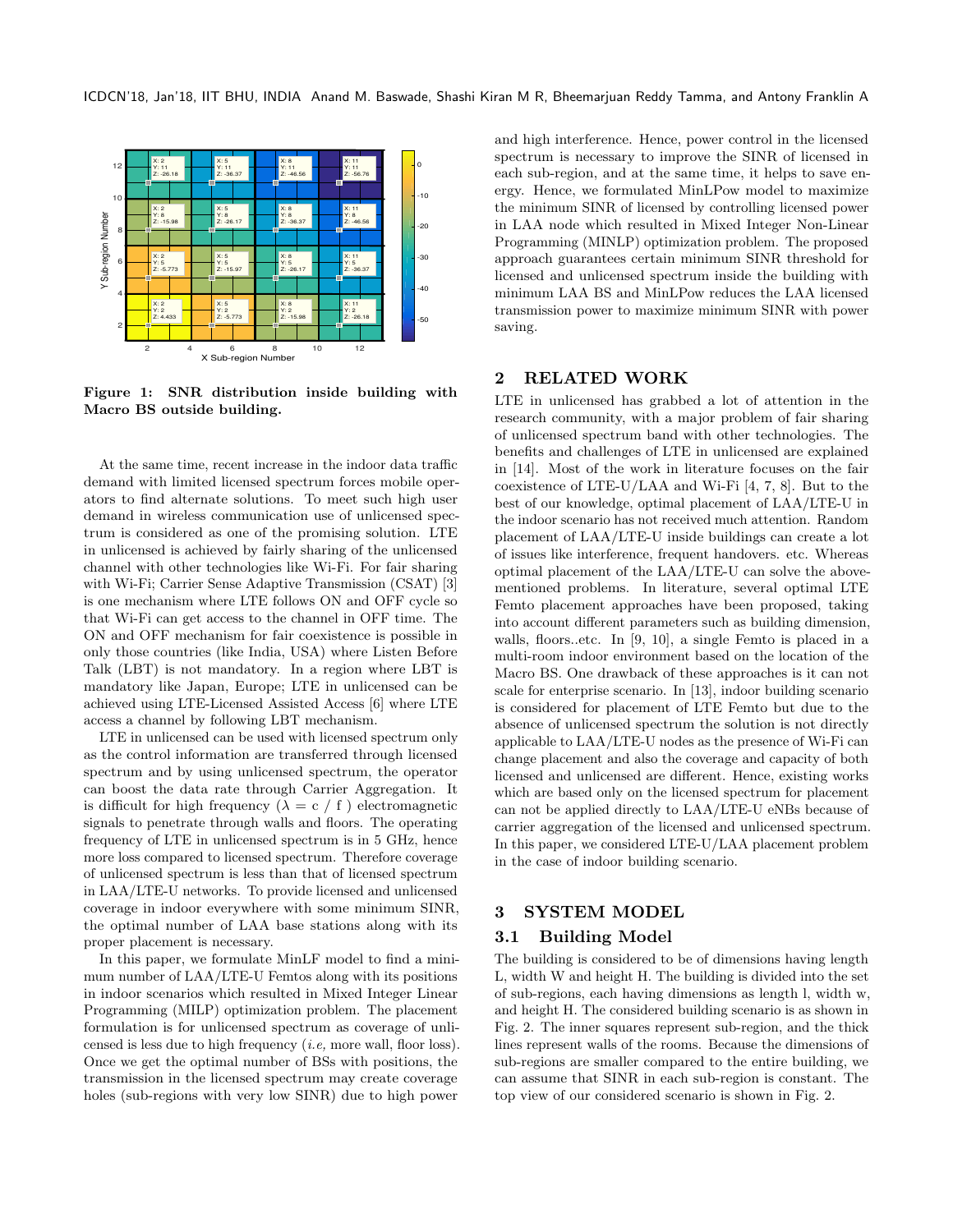<span id="page-2-0"></span>

Figure 2: System model with building having 16 rooms and macro BS.

### 3.2 Channel Model

The Path Loss (PL) (in dB) between Macro BS located outside the building and the indoor sub-regions of the building is obtained by [\[11\]](#page-9-11) as follows:

$$
PL_{Maccro} = 49 + 40 \log_{10} \frac{D}{1000} + 30 \log_{10} F + K \sigma^{l} \qquad (1)
$$

where  $D$  is the distance between each sub-region and the Macro BS in meters,  $F$  is the transmission frequency of Macro BS in MHz and  $K$  is the number of walls between the Maro BS and the sub-regions.

As LAA BS operates in both licensed and unlicensed spectrum, we use two different PL model for licensed and unlicensed. The PL in dB between Femto BS transmitting in unlicensed spectrum and the sub-regions in the building is obtained by:

<span id="page-2-1"></span>
$$
PL_{Femto}^{u} = 20\log_{10} f + 30\log_{10} d + N\sigma^{u} - 28
$$
 (2)

The PL (in dB) between Femto BS transmitting in licensed spectrum and the sub-regions in the building is obtained by [\[11\]](#page-9-11) as follows:

$$
PL_{Femto}^l = 37 + 30\log_{10}d + N\sigma^l + 18.3v^{\frac{v+2}{v+1} - 0.46}
$$
 (3)

where  $f$  is the transmission frequency of unlicensed spectrum in MHz, d is the distance between Femto base station (BS) and each sub-region in meters,  $N$  is the number of walls between the Femto BS and the sub-region,  $\sigma^u$  and  $\sigma^l$  are wall losses of unlicensed and licensed spectrum in dB, respectively and  $v$  is the total number of floors in the building.

The PL between Wi-Fi Access Point (AP) and the subregions remains the same as PL model of Femto BS transmitting unlicensed spectrum  $(PL_{Femto}^u)$  given in Eqn. [\(2\)](#page-2-1).

### 4 PROPOSED WORK

Our objective is to boost the data rate for indoor users by providing minimum licensed and unlicensed SINR in each and every sub-region with help of minimum number of LAA BSs. By comparing  $PL_{fento}^u$  and  $PL_{fento}^l$ , it is seen that the coverage of unlicensed spectrum is less than licensed spectrum. It is so because, the operating frequency of LTE in unlicensed spectrum is in 5 GHz which is very high compared to that of licensed spectrum. Hence, the penetration losses through walls and floors are high for unlicensed spectrum than that of licensed spectrum. Hence, to achieve unlicensed and licensed SINR in every sub-region, the positioning of LAA BSs are based on unlicensed coverage as it is very less compared to that of licensed coverage. As the positioning of LAA BSs are based on unlicensed coverage, to minimize the number of LAA BSs used, transmission in unlicensed spectrum is with maximum power  $P_{max}^u$ . Since, licensed spectrum coverage is better compared to unlicensed spectrum coverage, if licensed spectrum is also transmitted at maximum power  $P_{max}^l$  then there will be huge SINR drop in licensed spectrum at some sub-regions due to high interference. To improve SINR in the licensed spectrum in those sub-regions, the transmission in licensed spectrum has to be done at some lower powers in order to reduce the interference. The next to be considered is the amount of reduction in transmitting powers of licensed spectrum. The parameter we have considered in our proposed work which decides the power reduction is the minimum licensed SINR i.e reduce the transmission power of licensed Powers in such a way that the minimum licensed SINR can be maximized. Hence our objectives of proposed work is briefed as follows.

• Minimum SINR threshold in each sub region for both licensed and unlicensed spectrum with the minimum number of Femto BSs possible (MinLF).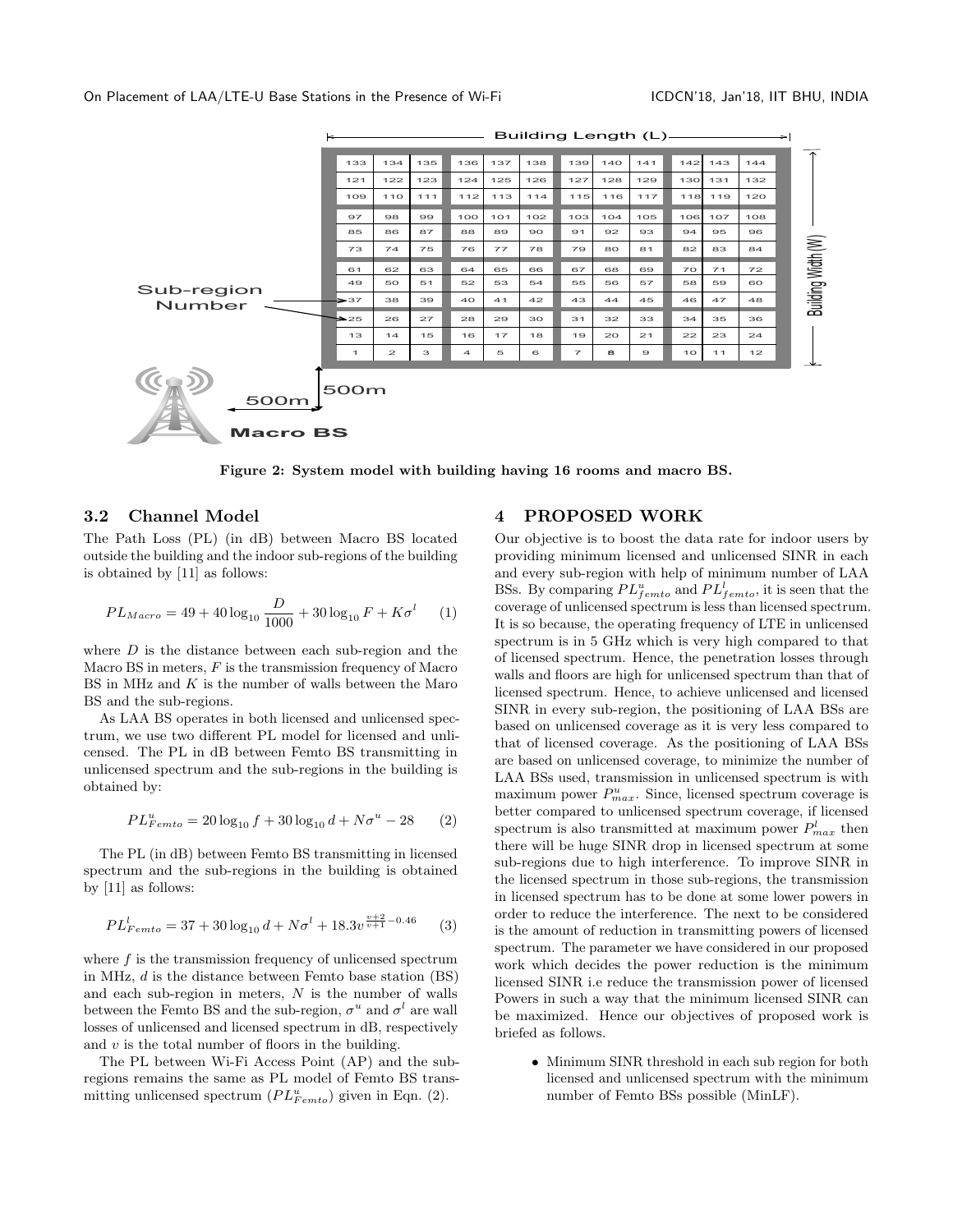• Maximize the minimum SINR with power optimization of licensed spectrum (MinLPow).

# 4.1 Minimizing the number of LAA/LTE-U Femtos (MinLF)

Since the range of license spectrum is greater than that of unlicensed spectrum, to achieve both License and unlicensed spectrum, we are placing the Femto BSs based on unlicensed coverage and modulate the power of licensed spectrum which is described in the next section. Placing of Femto BSs based on coverage of unlicensed spectrum is done as follows.

- Minimize the number of LAA Femtos,  $LF_{min}$ , needed for maintaining certain  $SINR_{th}^u$  in unlicensed spectrum in each inner sub-region of the building using MinLF method explained below.
- Determine the optimal locations for placement of  $LF_{min}$  Femtos in the indoor area of the building.
- Determine the associativity of each sub-region.

Table 1: Glossary of MinLF MILP Model

|                        | <b>Notation</b> Definition                             |
|------------------------|--------------------------------------------------------|
| $S_i$                  | Set of all indoor sub-regions.                         |
| $S_c$                  | Set of all sub-regions where Wi-Fi AP is located.      |
| $x_a$                  | 1 if Femto is placed at sub-region a, 0 otherwise.     |
| $y_{ja}$               | 1 if $j^{th}$ sub-region of the building is associated |
|                        | with the Femto located at sub-region $a, 0$ other-     |
|                        | wise.                                                  |
| $g_{ja}^u$             | Unlicensed channel gain due to Femto BS be-            |
|                        | tween sub-region $i$ and Femto BS at $a$ .             |
| $\overline{g_{jc}^w}$  | Channel gain between Wi-Fi AP in sub-region            |
|                        | c and the sub-region $i$ .                             |
| $\overline{P_{max}^u}$ | Maximum transmission power of unlicensed spec-         |
|                        | trum.                                                  |
| $P_{WiFi}$             | Transmission power of Wi-Fi APs.                       |
| $N_o$                  | System noise.                                          |
| $SINR_{th}^u$          | Minimum required SINR of unlicensed spectrum           |
|                        | in each sub-region.                                    |
| $w_{ic}$               | 1 if jth sub-region is outside energy detection re-    |
|                        | gion of Wi-Fi AP at sub-region $c$ in the building,    |
|                        | 0 if it is inside.                                     |
| $EDT_c$                | Energy Detection Threshold region of Wi-Fi lo-         |
|                        | cated in Sub-region $c$ .                              |

#### MinLF problem formulation

The MinLF method has been described below, and Table [2](#page-4-0) shows the notation used in MinLF model. In order to provide a good SINR to all indoor sub-regions, every Femto operates at its peak transmit power  $(P_{max}^u)$ . The goal is to minimize the total number of Femtos deployed, expressed by Eqn. [\(4\)](#page-3-0) subjected to Eqns.  $(5)$ ,  $(6)$ ,  $(7)$ , and  $(8)$  as constraints. This makes our optimization problem as MILP.

<span id="page-3-0"></span>
$$
LF_{min} = min \sum_{a \in S_i} x_a \tag{4}
$$

Eqns. [\(5\)](#page-3-1) and [\(6\)](#page-3-2) make sure that each sub-region is associated with one and only one Femto BS.

<span id="page-3-1"></span>
$$
\sum_{a \in S_i} y_{ja} = 1 \qquad \forall j \in S_i \tag{5}
$$

<span id="page-3-2"></span>
$$
y_{ja} - x_a \le 0 \qquad \forall j, a \in S_i \tag{6}
$$

Once we associate each sub-region to only one Femto BS, the next constraint is to allow at most one Femto BS, if necessary in EDT of Wi-Fi AP.

<span id="page-3-3"></span>
$$
\sum_{d \in EDT_c} x_d \le 1 \qquad \forall c \in S_c \tag{7}
$$

The next constraint is to maintain the minimum SINR i.e., threshold, in each sub-region. Eqn. [\(8\)](#page-3-4) will ensure that minimum SINR is maintained in each sub-region.  $I = I + (1$ 

<span id="page-3-4"></span>
$$
\frac{\operatorname{Inf} * (1 - y_{ja}) + g_{ja}^u P_{max}^u x_a}{N_o + \sum_{b \in S_i \setminus a} g_{jb}^u P_{max}^u x_b w_b + \sum_{c \in S_c} g_{jc}^w P_{WiFi} z_{ca}} \geq \operatorname{SIN} R_{th}^u \forall j, a \in S_i
$$
\n
$$
(8)
$$

Left Hand Side (LHS) of Eqn. [\(8\)](#page-3-4) is the ratio of received signal power from the BS to which it is associated, to the sum of system noise  $N<sub>o</sub>$  and interference from other Femto BSs. When  $j^{th}$  sub-region is associated with Femto BS located in sub-region a,  $y_{ja} = 1$ . So the term  $Inf * (1 - y_{ja})$  goes to zero and LHS of Eqn. [\(8\)](#page-3-4) has to satisfy the constraint. Otherwise if  $y_{ja} = 0$ , the term  $Inf * (1 - y_{ja})$  has virtually a very large value (of the order of  $10^6$ ). Because of this term, the numerator becomes a large value and skips the equation by ignoring it. The term  $Inf * (1 - y_{ja})$  is needed because all the Femtos might not give the minimum SINR to all the sub-regions in the building. This term ensures the feasibility of the MILP equations. The denominator contains the sum of system noise, interference from other Femto BSs and interference from Wi-Fi APs. It is assumed that both Wi-Fi APs and the unlicensed spectrum from Femto BSs are transmitted at the same frequency. To evaluate the interference from Wi-Fi AP, we first have to find out the sub-regions inside Energy Detection Threshold (EDT) region of Wi-Fi AP. We use the following equation to find out subregions inside the EDT.

$$
Z_{ca} = \begin{cases} 0, & \text{if } a \in EDT_c \\ 1, & otherwise \end{cases} \quad a \in S_i \quad c \in Sc
$$

If a sub-region a lies inside the EDT of Wi-Fi AP located in Sub-region c, then the value of  $Z_{ca}$  is 0, otherwise 1.

$$
w_b = \begin{cases} 1, & \text{if } b \notin EDT_c & \forall c \in S_c \\ 0, & \text{otherwise} \end{cases}
$$

The value of  $w_b$  is 1 if and only if it lies outside EDT of all the Wi-Fi APs in the building, 0 otherwise.

The following are the interferences a sub-region associated with a Femto BS will get

Interference from other Femto BSs: Interference from other Femto BSs other than the one to which it is associated exists. At the same time, if the Femto BS other than the one to which it is associated lies inside the EDT of any Wi-Fi AP, then there will not be interference from both the Femto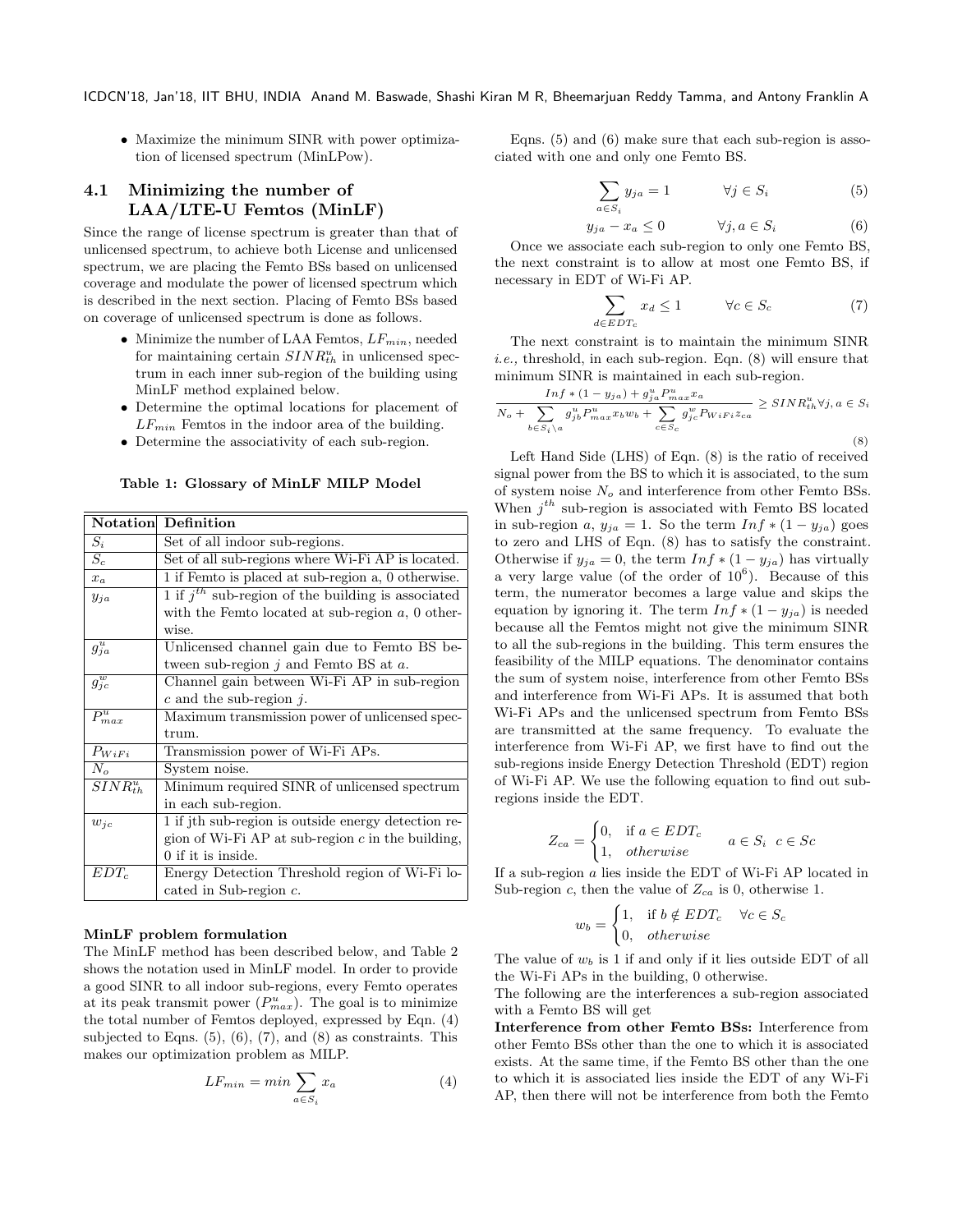and Wi-Fi at the same time since they will be sharing the channel. As seen from EDT range of W-Fi, if any Femto other than the one to which it is associated is located in EDT of this Wi-Fi, we have assumed that Interference from Femto when it is transmitting is same as interference from Wi-Fi when Femto is not transmitting. So in our formulation, interference from Femto other than the one to which it is associated exists only if it lies outside EDT of all the Wi-Fi APs. Hence interference from Wi-Fi AP is considered over the Femto. The use of  $w_b$  in the equation [\(9\)](#page-4-1) solves this purpose.

Interference from Wi-Fi APs If the Femto to which a sub-region is associated lies inside EDT of a Wi-Fi AP, then there will not be any interference from this Wi-Fi AP as it is sharing the channel with the Femto. As said in the previous point, interference from Wi-Fi is considered in cases when there is also a Femto. Since only one of them transmits at a time and instead of considering each one separately, we have formulated considering only Wi-Fi interference to be existing all the time. Hence interference from all Wi-Fi APs is considered other than the one in whose EDT the considered sub-region's associated Femto BS is located.  $Z_{ca}$  in equation [\(9\)](#page-4-1) serves this purpose. Therefore the problem formulation for minimizing the number of Femto BS is

$$
min \sum_{a \in S_i} x_a \qquad s.t (5), (6), (7), and (8)
$$

Once the optimal placement of Femto BSs is found with respect to unlicensed spectrum, our next task is to provide licensed spectrum to all the sub-regions which is discussed in more detail in the following section.

# 4.2 LAA/LTE-U licensed Power Control (MinLPow)

After placing an optimal number of LAA/LTE-U BSs in building w.r.t. unlicensed spectrum, the power control in licensed spectrum is necessary for LAA BS. Since the licensed spectrum coverage is greater than that of unlicensed spectrum, transmitting in the licensed spectrum at maximum power will cause more interference to other sub-regions which may leads to coverage holes or lower the SINR because of interference and hence has to be transmitted at optimal powers. To avoid this, we are proposing a power modulation technique where we find the optimal values of the transmission power of each Femto BS such that we are maximizing the minimum SINR of the indoor area. By doing this, we are achieving two things.

- Boosting the SINR in indoor sub-regions by increasing the minimum SINR in the building to the extent possible.
- Power saving by finding the optimal transmission powers.

#### MinLPow Problem Formulation

In order to maximize the minimum SINR in the building by modulating the transmission power, our objective equation is as follows.

<span id="page-4-1"></span>
$$
maximize (min (SINR_j^l)) \quad \forall j \in S_i \tag{9}
$$

Table 2: Glossary of MinLPow Model

<span id="page-4-0"></span>

| Notation               | Definition                                        |
|------------------------|---------------------------------------------------|
| $g_{ja}^l$             | Licensed channel gain due to Femto BS between     |
|                        | sub-region $i$ and Femto BS at $a$ .              |
| $G_{je}$               | Channel gain between sub-region $i$ and Macro     |
|                        | Base Station outside the building.                |
| $\overline{P}_{max}^l$ | Maximum transmission power in licensed spec-      |
|                        | trum.                                             |
| $P_{min}^l$            | Minimum transmission power in licensed spec-      |
|                        | trum.                                             |
| $SINR_{th}$            | Minimum SINR in each sub-region.                  |
| $P_a^l$                | Optimized transmission power of Femto BS          |
|                        | present in sub-region $a$ .                       |
| $SINR_i^l$             | SINR of licensed spectrum in sub-region $j$ which |
|                        | is associated with Femto BS located in sub-       |
|                        | region $a$ .                                      |
| $P_{macro}$            | Transmission power of Macro BS present outside    |
|                        | the building.                                     |

SINR in licensed spectrum for each sub-region is calculated by finding the ratio of received power from the associated Femto BS to the sum of system noise, interference from other Femto BSs and interference from outside Macro BSs.  $x_a$  and  $y_{ja}$  are the inputs from the MinLF method in the previous section. After getting these parameters, the SINR of licensed spectrum in each sub-region can be found out using Eqn.  $(10)$ .

<span id="page-4-2"></span>
$$
SINR_j^l = \frac{g_{ja}^l P_a^l x_a y_{ja}}{N_o + \sum_{b \in S_i \setminus a} g_{jb}^l P_a^l x_b + \sum_{e \in M} G_{je} P_{macro}} \quad \forall j, a \in S_i
$$
\n
$$
(10)
$$

To ensure that the transmission power of Femto BS in licensed spectrum does not exceed the maximum transmission power and at the same time meets the minimum transmission power requirement, Eqn. [\(11\)](#page-4-3) is used.

$$
P_{min}^l \le P_a^l \le P_{max}^l \qquad \forall a \in S_i \qquad (11)
$$

<span id="page-4-3"></span>To ensure that at least  $SINR_{th}^l$  is maintained in each subregion in the building, Eqn. [\(12\)](#page-4-4) is necessary. This is needed because for each region having unlicensed spectrum, control signals have to be sent through licensed spectrum. To send the control signals  $SINR_{th}^l$  is necessary.

<span id="page-4-4"></span>
$$
\frac{g_{ja}^l P_a^l w_a y_{ja}}{N_o + \sum_{b \in S_i \setminus a} g_{jb}^l P_a^l w_b + \sum_{e \in M} G_{je} P_{macro}} \geq SINR_{th}^l \quad \forall j, a \in S_i
$$
\n(12)

The above optimization formulation is MINLP which cannot be solved easily using the traditional MINLP algorithms. Hence we used Genetic Algorithm (GA) to solve it and find the power of each Femto in the licensed spectrum.

GA uses a fitness value to select the best possible solution among the available solutions obtained by mutation and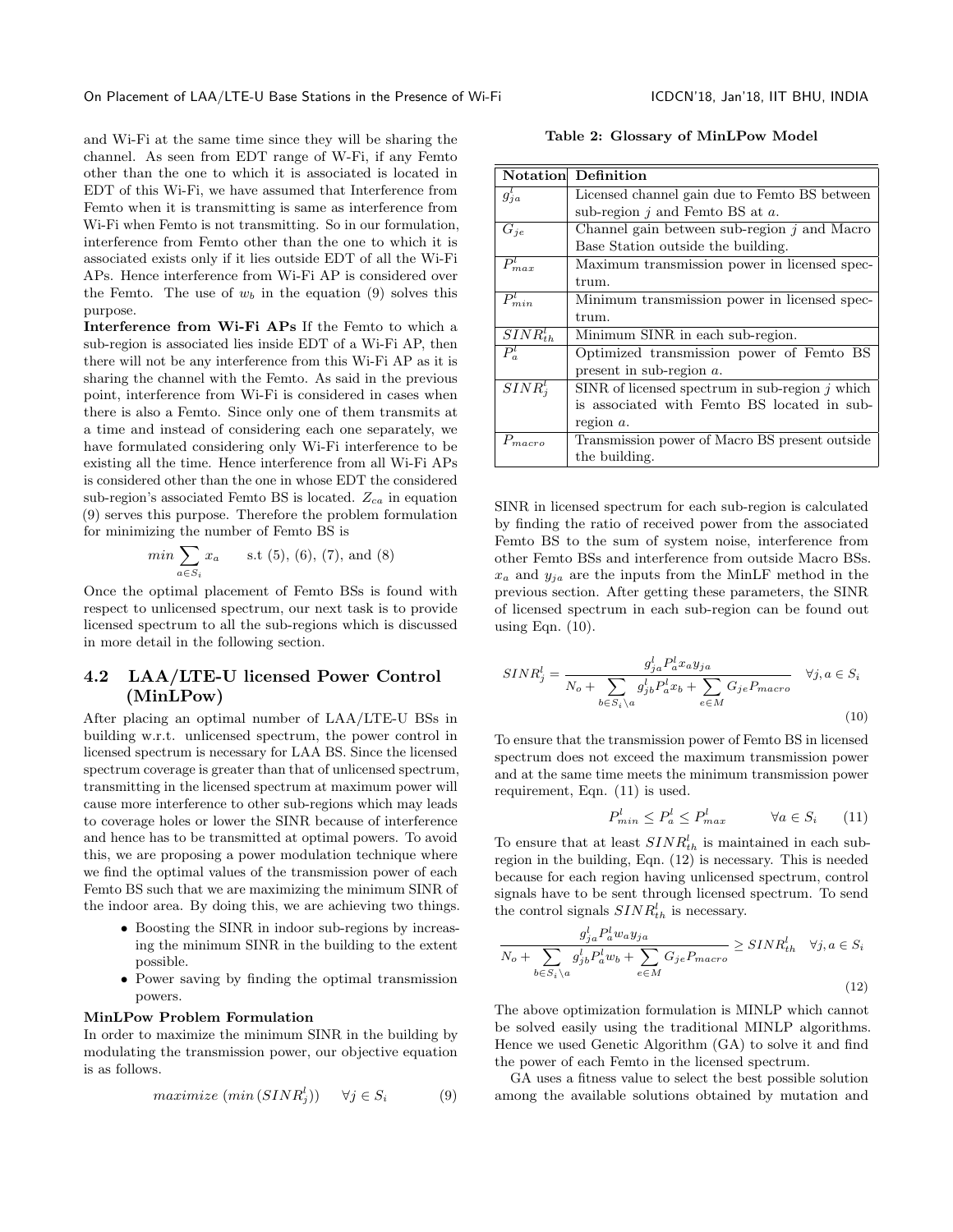crossing over of population set. The fitness value in our case is the maximum value of the minimum SINR in the building. Transmission powers are taken by the algorithm as population set to find the sub-optimal values. It is sub-optimal because it varies with population set and as and when the population set changes, the power values also change.

## 5 EXPERIMENTAL SETUP AND NUMERICAL RESULTS

For experimental setup, we consider the scenario as shown in Fig. [3,](#page-5-0) the position of Macro BS is 500m away from the first sub-region in horizontal and vertical directions. The system model described in Section [3](#page-1-1) is simulated in MATLAB [\[12\]](#page-9-12) using simulation parameters as shown in Table [3.](#page-5-1) The results are collected in two cases. In case one, only one Wi-Fi AP is inside building whereas in case two, we placed two Wi-Fi APs. Considering the locations of Wi-Fi AP is known before, to obtain the optimal positions of LAA Femto BS and associativity of sub-regions, we used GAMS CPLEX solver[\[1\]](#page-9-13) to solve MinLF formulation. After getting the positions of LAA BS and associativity of sub-regions from GAMS using MinLF, we used GA toolbox in MATLAB to solve MinLPow formulation. Finally, we have shown the results in terms of SINR and energy saving.

<span id="page-5-0"></span>

| 133 | 134            | 135 | 4961 | <b>LEC</b> | <b>BER</b> | 139            | 140       | 141       | 142 | 143 | 144 |
|-----|----------------|-----|------|------------|------------|----------------|-----------|-----------|-----|-----|-----|
| 121 | 122            | 123 | 954. | 1556       | 159.       | 127            | 128       | 129       | 130 | 131 | 132 |
| 109 | 110            | 111 | 145  | 113        | 498        | 115            | 116       | 117       | 118 | 119 | 120 |
| 97  | 98             | 99  | 100  | H6K        | 102        | 103            | 104       | 105       | 106 | 107 | 108 |
| 85  | 86             | 87  | 88   | 89         | 90         | 91             | 92        | 93        | 94  | 95  | 96  |
| 73  | 74             | 75  | 76   | 77         | 78         | 79             | 66        | 81        | 82  | 83  | 84  |
| 61  | 62             | 63  | 64   | 65         | 66         | 198            | 68        | 69.       | 70  | 71  | 72  |
| 49  | 50             | 51  | 52   | 53         | 54         | 44             | 36        | 154       | 58  | 59  | 60  |
| 37  | 38             | 39  | 40   | 41         | 42         | 793.           | <b>AR</b> | <b>RK</b> | 46  | 47  | 48  |
| 25  | 26             | 27  | 28   | 29         | 30         | 31             | 32        | 33        | 34  | 35  | 36  |
| 13  | 14             | 15  | 16   | 17         | 18         | 19             | 20        | 21        | 22  | 23  | 24  |
| 1   | $\overline{2}$ | 3   | 4    | 5          | 6          | $\overline{7}$ | 8         | 9         | 10  | 11  | 12  |

Figure 3: Considered building scenario with Wi-Fi locations at 68 and 113 sub-regions along with its energy detection region.

### 5.1 In the presence of one Wi-Fi AP

In this case, we placed one Wi-Fi AP at sub-region 68, and then solved MinLF and MinLPow to find the optimal locations for LAA BS and licensed transmission powers for each BS, respectively. Fig. [4](#page-6-0) shows the SINR distribution in unlicensed spectrum along with LAA BS positions inside building. From the SINR plot of unlicensed spectrum in Fig. [4,](#page-6-0) it is clearly evident that  $SINR_{Th}^u$  (i.e., 4 dB) is maintained in each sub-region. Fig. [5](#page-6-0) shows the associativity of each sub-regions in the building where the same color indicates that sub-regions are associated with the same BS. Similarly, Fig. [7](#page-6-1) shows the SINR variation for licensed spectrum. It can be seen from the SINR plot of licensed that

|  | <b>Table 3: Simulation Parameters</b> |
|--|---------------------------------------|
|  |                                       |

<span id="page-5-1"></span>

| Parameter                         | Value                                                 |  |  |
|-----------------------------------|-------------------------------------------------------|--|--|
| Building dimensions               | $48 \text{ m} \times 48 \text{ m} \times 3 \text{ m}$ |  |  |
| Number of Rooms                   | 16                                                    |  |  |
| Room dimensions                   | $12m \times 12m \times 3m$                            |  |  |
| Number of inner Sub-regions       | 144                                                   |  |  |
| Sub-region dimension              | $4 \text{ m} \times 4\text{ m} \times 3\text{ m}$     |  |  |
| $SINR_{Th}^l$ (MinLF method)      | -2 dB                                                 |  |  |
| $SINR_{Th}^u$ (MinLF method)      | 4 dB                                                  |  |  |
| Wall loss $(L)$                   | $10 \text{ dB}$                                       |  |  |
| $\overline{\text{Wall}}$ loss (U) | $13 \text{ dB}$                                       |  |  |
| Macro transmit<br>power           | 46 dBm (39.8 W)                                       |  |  |
| $(P_{macro})$                     |                                                       |  |  |
| $P^l_{max}$                       | $20 \text{ dBm} (0.1 \text{ W})$                      |  |  |
| $P_{max}^u$                       | 20 dBm $(0.1 W)$                                      |  |  |
| $P_{min}^{\iota}$                 | $10 \text{ dBm}$                                      |  |  |
| Macro BS Height                   | $35~\mathrm{m}$                                       |  |  |
| $P_{Wi-Fi}$                       | $20 \text{ dBm} (0.1W)$                               |  |  |
| <b>EDT</b>                        | $-62$ dBm                                             |  |  |

 $SINR_{Th}^l$  (*i.e.*, -2 dB) is also maintained in each sub-region. After maximizing the minimum  $SINR<sup>l</sup>$  of the building, it is seen that sub-region 64 has the least licensed SINR which is 2.807 dB. Fig. [6](#page-6-1) shows the  $SINR<sup>l</sup>$  for each sub-region when the licensed spectrum is being transmitted at maximum power (20 dBm) by all the LAA BS. It is seen that the minimum  $SINR_l$  is 2.782 dB in sub-region 64. Hence we can see that by transmitting licensed spectrum at optimal powers we are maximizing the minimum  $SINR<sup>l</sup>$ . The reason for it being more interference from LAA BS in sub-region 64 because of maximum powers. In Fig. [8](#page-7-0) CDF of licensed and unlicensed SINR is given to validate each sub-region inside the building is getting minimum  $SINR_{Th}^u$  and  $SINR_{Th}^l$  in the unlicensed and licensed spectrum, respectively. Fig. [9](#page-7-0) shows the energy required for transmission of licensed spectrum per day at maximum powers and at controlled powers obtained using MinLPow method. Energy consumed is collected by varying the  $SINR_{Th}^u$  from 0 dB to 4 dB in step size of 2 dB as shown in Fig. [9.](#page-7-0) With varying  $SINR_{Th}^u$ , from 0 dB to 4 dB, the minimum number of LAA BSs required remains same  $(i.e., 3)$ . Hence, the energy required for transmitting at maximum power  $(P_{max}^l)$  also remains same. The change in  $SINR_{th}^u$  from 4 dB to 5 dB changes required number of BSs from 3 to 4 which result in more power consumption in case of Max power. Whereas in the case of optimal power  $(P_{control})$  the energy required varies based on locations of LAA BS. Since 4 dB was the maximum  $SINR_{th}^u$  that could be achieved with 3 Femto BS it can be seen that the positions of Femto in this case would be the most optimal positions of 3 Femto. This can also be verified by seeing the energy consumed plot where the least amount of energy was required in this case. For the considered scenario and  $SINR_{Th}^u$  values it is seen that maximum energy is saved when  $SINR_{Th}^u$  is 4 dB and the energy saved is 88.19%. Minimum saved energy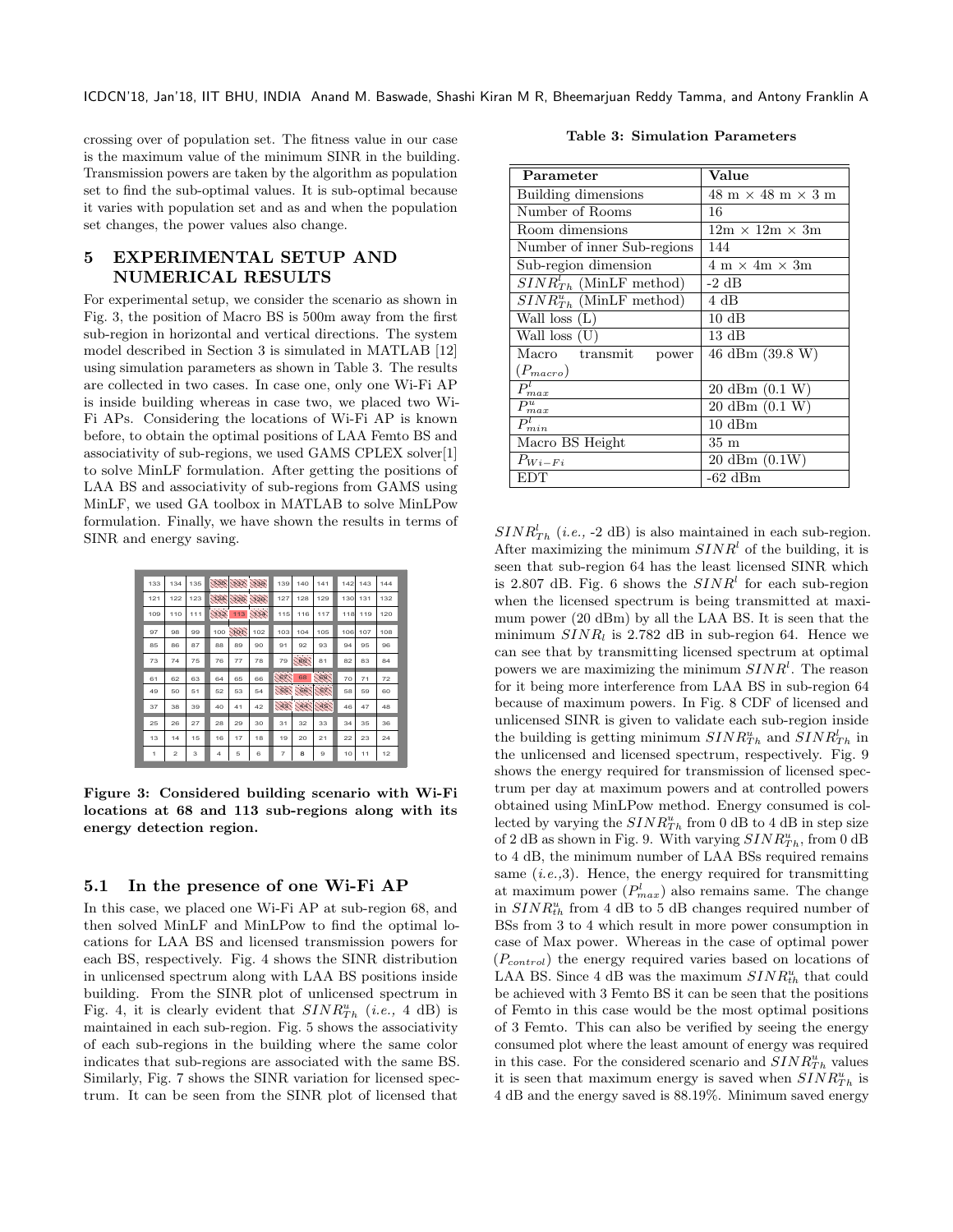<span id="page-6-0"></span>

Figure 4: Unlicensed SINR distribution in dB, the small circles are positions of BS.

<span id="page-6-1"></span>

Figure 6: Licensed SINR distribution in dB with maximum power.

is  $48.81\%$  when  $SINR_{Th}^u$  is 5 dB. The average percent of energy saved by varying  $SINR_{Th}^u$  is 64.90%. Even though we are transmitting licensed spectrum at controlled powers it is seen from Fig. [10](#page-7-0) that  $SINR_j^l$  is almost same compared to that of transmitting at  $P_{max}^l$ . Finally, Table [4](#page-7-1) shows the optimal number of BSs, the position of BSs, controlled power of each BS, and percentage of energy saving compared to max power transmission for the considered scenario.

### 5.2 In the presence of two Wi-Fi APs

By looking at the locations of LAA BS when only one Wi-Fi AP is located at sub-region 68, we are considering one more Wi-Fi AP in such a way that we can validate the theoretical



Figure 5: Connectivity of sub-regions to LAA BS where same color indicate connected to same BS.



Figure 7: Licensed SINR distribution in dB with controlled power.

expectations. Suppose we place an additional Wi-Fi AP in sub-region 113, for the surrounding sub-regions there will be more interference and as expected logically by presumption we would change the location of LAA BS in sub-region 74 to somewhere near 113. By doing this there will not be much interference around Wi-Fi AP because of channel sharing and for sub-regions around 74 which may be associated with this LAA BS, interference will not be there from the newly added Wi-Fi AP because of channel sharing. For studying this practically through simulation, in this case, along with Wi-Fi AP at sub-region 68, we added another AP at sub-region 113. It can be seen from the simulation results that all the inferences met with one Wi-Fi AP hold true here as well. By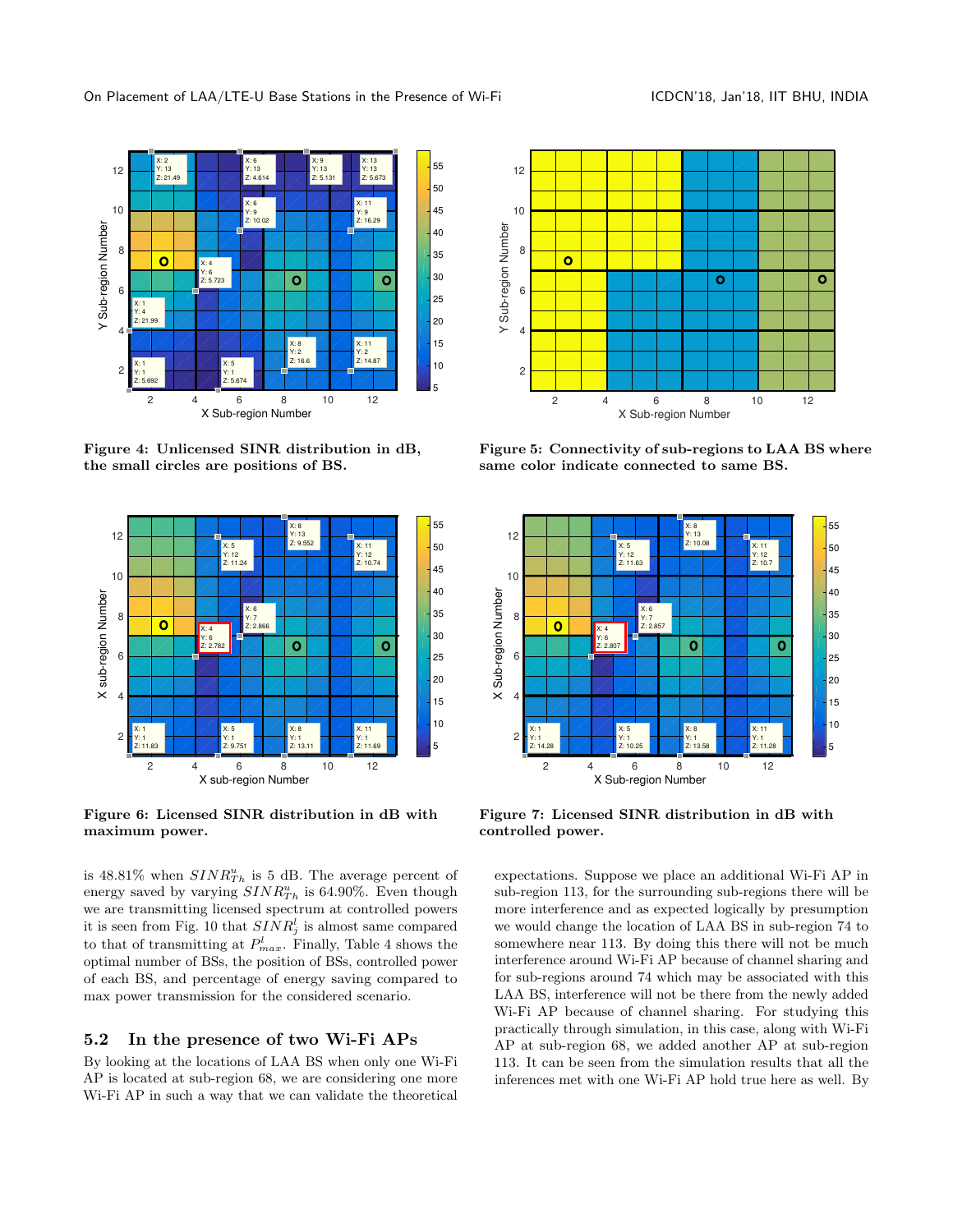<span id="page-7-0"></span>

Figure 8: SINR CDF of licensed and unlicensed spectrums. Figure 9: Energy required with maximum and controlled power. Figure 10: SINR CDF with maximum and controlled powers.

<span id="page-7-2"></span>

Figure 11: Unlicensed SINR distribution in dB, the small circles are positions of BS.

<span id="page-7-1"></span>Table 4: Results with One Wi-Fi AP at sub-region 68

| $SINR_{th}^u$ | $0 \text{ dB}$ | 2 dB   | 4 dB   | 5 dB          |
|---------------|----------------|--------|--------|---------------|
| No.<br>of     | 3              | 3      | 3      | 4             |
| <b>BS</b>     |                |        |        |               |
| BS<br>sub-    | 7.43,          | 7,43,  | 68,72, | 56,74,        |
| region        | 113            | 138    | 74     | 119,135       |
| Licensed      | 18.36.         | 17.53. | 11.06. | 19.68, 18.13, |
| power         | 16.66.         | 13.78. | 10.    | 15.20,11.36   |
| in dBm        | 11.48          | 13.52  | 11.02  |               |
| $%$ Energy    | 57.02          | 65.66  | 88.19  | 48.81         |
| Saving        |                |        |        |               |

just changing the position of LAA BS from sub-region 74 to sub-region 126,  $SINR_{Th}^u$  is maintained in each sub-region as seen from Fig. [11.](#page-7-2) Associativity of all sub-regions is shown in Fig. [12.](#page-7-2) The sub-region 103 (highlighted in red color) has the minimum licensed SINR which is 2.807 dB as shown in Fig. [14.](#page-8-0) It can be seen from Fig. [13](#page-8-0) that by transmitting licensed



Figure 12: Connectivity of sub-regions to LAA BS where same color indicate connected to same BS.

spectrum at maximum powers by all LAA BS, the minimum  $SINR<sup>l</sup>$  is 2.782 in the sub-region 103. Hence by transmitting the licensed spectrum at optimal powers as shown in Table [5,](#page-8-1) we are maximizing the minimum  $SINR<sup>l</sup>$  and also saving energy at the same time. Fig. [15](#page-9-14) shows the CDF of licensed and unlicensed SINR which shows the minimum SINR is maintained in licensed as well as unlicensed. 88.19% is the maximum energy saved when  $SINR_{Th}^u$  is 4 dB, and 32.39% is the minimum energy saved when  $SINR_{Th}^u$  is 5 dB whereas the average percentage of energy saved is 58.65% for given thresholds in the considered scenario. It can be seen from Fig. [17](#page-9-14) that  $SINR<sup>l</sup>$  is same or better compared to that of transmitting at  $P_{max}^l$ . Hence, along with better SINR, we are saving energy compared to transmission at maximum power in licensed spectrum. Finally, Table [5](#page-8-1) shows the optimal number of BSs, the position of BS and controlled power of each BS along with percentage energy saving for the considered scenario. The change in  $SINR_{th}^u$  from 4 dB to 5 dB changes required number of BSs from 3 to 6 which result in more power consumption in case of Max power. Whereas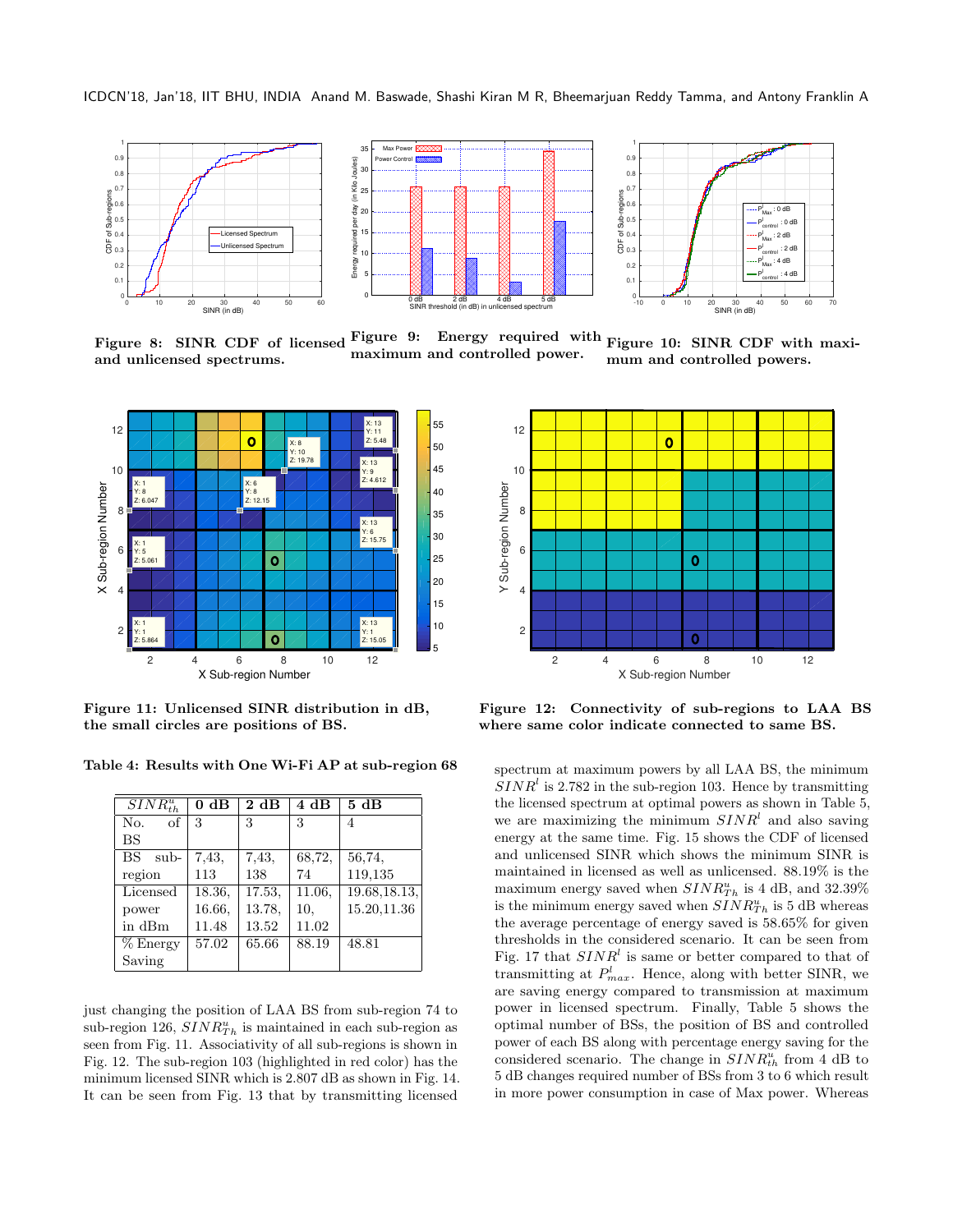<span id="page-8-0"></span>

Figure 13: Licensed SINR distribution in dB with maximum power.

in the case of optimal power  $(P_{control})$  the energy required varies based on locations of LAA BS. Since 4 dB was the maximum  $SINR_{th}^u$  that could be achieved with 3 Femto BS it can be seen that the positions of Femto in this case would be the most optimal positions of 3 Femto. This can also be verified by seeing the energy consumed plot where the least amount of energy was required in this case.

<span id="page-8-1"></span>Table 5: Results with two Wi-Fi APs at sub-region 68 and 113

| $SINR_{th}^u$     | $0 \text{ dB}$ | 2 dB   | 4 dB   | 5 dB         |
|-------------------|----------------|--------|--------|--------------|
| of<br>No.         | 3              | 3      | 3      | 6            |
| BS                |                |        |        |              |
| <b>BS</b><br>sub- | 3,67,          | 32,68, | 7,55,  | 41,69,88     |
| region            | 112            | 138    | 126    | 92,115,126   |
| Licensed          | 13.67.         | 13.26, | 10.00, | 18.26, 18.75 |
| power             | 12.57,         | 15.03. | 11.06. | 16.93.19.99  |
| in dBm            | 18.32          | 19.81  | 11.02  | 16.94,18.14  |
| $%$ Energy        | 63.58          | 50.42  | 88.19  | 32.39        |
| Saving            |                |        |        |              |

For  $SINR_{Th}^u$  up to 4 dB, we found the optimal number of BSs are three in the case of both one AP and two AP scenarios. The interesting point which we observed is, the LAA BS positions are changing with unlicensed SINR threshold and in both the cases, we found one BS is placed inside EDT region of Wi-Fi.

### By varying number of Wi-Fi APs beyond 2:

To study the variation of number of LAA BSs required with varying number of Wi-Fi APs in the considered building, we considered cases having 4, 6, 8 and 10 Wi-Fi APs randomly placed (assuming only one Wi-Fi AP located in each room) inside the building. The simulation results for this are shown in Table [6.](#page-8-2) After studying the results, it is seen from the



Figure 14: Licensed SINR distribution in dB with controlled power.

positions of Wi-Fi APs and the resulting Femto locations; one Femto BS has to be placed inside the EDT region of each Wi-Fi AP to serve the sub-regions inside EDT. Hence, for the considered building the number of Femto required to serve should be at least equal to the number of Wi-Fi APs or may be more. Since we need one Femto BS inside each Wi-Fi EDT regions, by increasing the Wi-Fi APs the number of Femto also increase. With this increase in Femto BS, there is a possibility that few sub-regions get very high interference, due to which some more Femto have to be placed in those regions to serve them, because of which we may need Femto BS more than the number of Wi-Fi APs.

<span id="page-8-2"></span>Table 6: Placement of LAA BS by varying number of Wi-Fi APs

| No.            | Co-ordinates      | No.        | Co-ordinates      |
|----------------|-------------------|------------|-------------------|
| of             | of APs (Sub-      | of         | Femtos<br>of      |
| Wi-Fi          | region No.)       | LAA        | (Sub-region       |
| APs            |                   | <b>BSs</b> | $No.$ )           |
|                |                   | re-        |                   |
|                |                   | quired     |                   |
| 0              | NA.               | 3          | 58,74,102         |
| $\overline{2}$ | 68,113            | 3          | 3,67,112          |
| $\overline{4}$ | 54,60,85,91       | 5          | 42,70,75,79,141   |
| 6              | 21,54,60,         | 8          | 9,40,43,47,       |
|                | 85,91,124         |            | 77,99,105,136     |
| 8              | 15,21,54,60       | 10         | 10,27,31,55,71    |
|                | 85,91,124,130     |            | 86,90,118,121,126 |
| 10             | 15,21,24,54,60    | 10         | 10,27,31,55,59    |
|                | 85,91,121,124,130 |            | 74,90,109,114,118 |

#### By varying number of rooms in building:

We increased room dimensions  $4\times4$  rooms (*i.e.*,  $48m \times 48m$ or total of 16 rooms) to 7×7 rooms (*i.e.*,  $84m \times 84m$  or